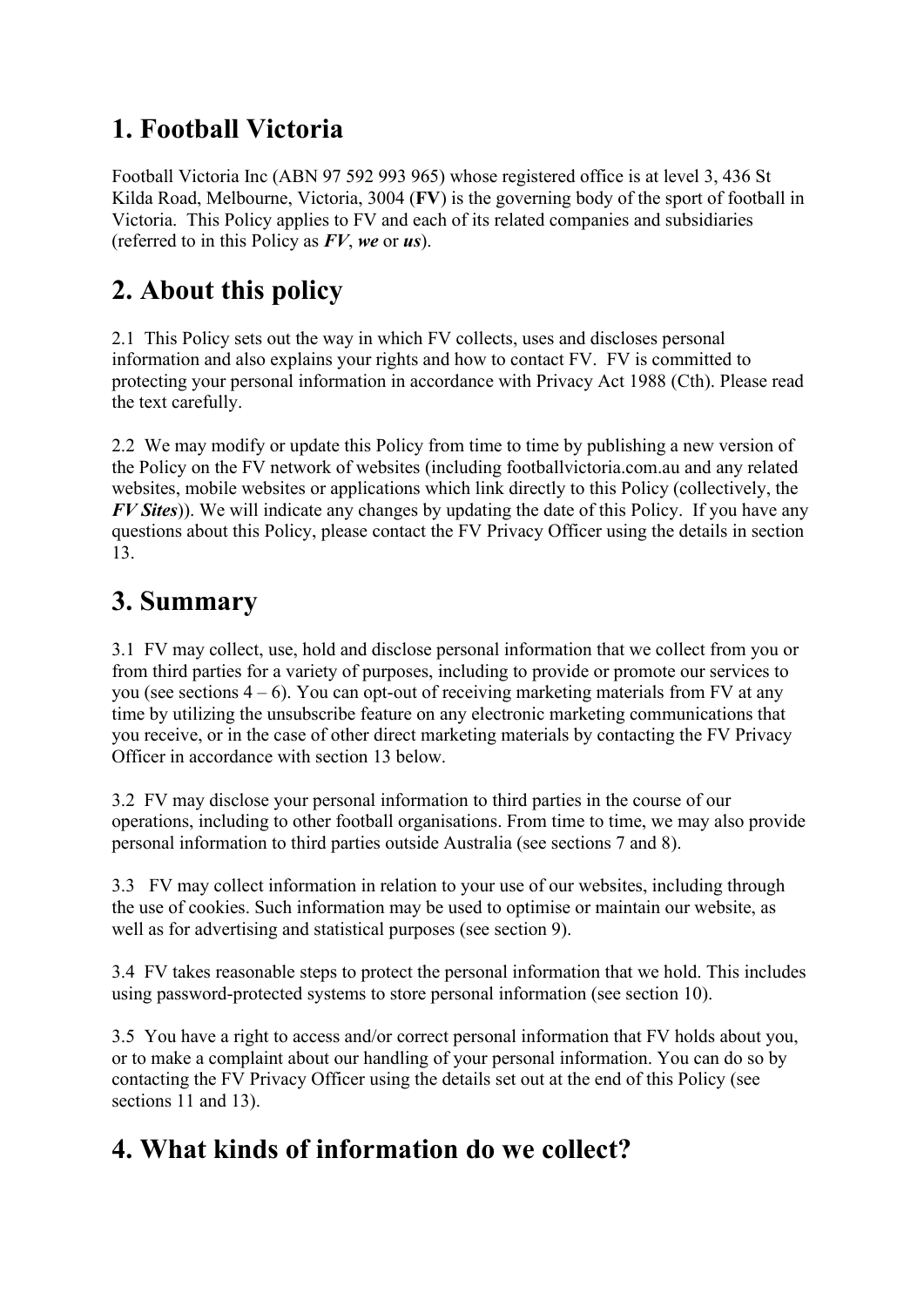4.1 In the course of its operations, FV may collect, use and disclose the personal information of players, ticketholders, administrators, participants and other individuals for the purpose of governing and administering of the sport of football in Victoria, as described in this Policy. The precise nature of the collection, use and disclosure of personal information by FV depends on the services you request and receive from, and your interaction with, FV.

4.2 Personal information collected and held by FV may include your name, address, phone numbers, email address, date of birth, gender, occupation and social media details.

4.3 Depending on the services you receive from FV, we may also collect and hold details about your participation history, your favourite Club and membership history as well as your emergency contact information, credit card information, driver's license details, reference check information and details of items ordered or purchased from FV.

4.4 In certain circumstances, FV may collect information about your health or other sensitive information about you (for example, information about your racial or ethnic origin or physical health). FV may use health information about you to ensure that football programs in which you participate are run safely and in accordance with any special health needs you may have and for insurance purposes. FV may also use health information as required by FV, Football Federation Australia (*FFA*) and FIFA statutes, rules, policies, regulations and bylaws, including medical and anti-doping testing and investigations.

4.5 In addition, FV may use de-identified health information and other sensitive information to carry out research, to prepare submissions to government or a government body or to plan events and activities.

4.6 If you choose not to provide certain personal information, FV may not be able to communicate with, or provide services to, you. For example, you may not be able to register to play football or participate in some of the activities on the FV Sites if you do not provide certain personal information.

# **5. How do we collect and hold your personal information?**

5.1 We may collect your personal information from you or from a third party.

5.2 For example, FV may collect personal information from you:

(a) via the FV Sites;

(b) when you provide it to FV by filling in forms approved by FV from time to time;

(c) when you contact FV;

(d) when you engage with FV via social media;

(e) when you subscribe to receive football related newsletters or other information; or

(f) when you enter a competition that is being conducted by, or on behalf of, FV.

5.3 FV may also collect personal information about you from third parties, including: (a) an association, club and/or a competition administrator registered with FV from time to time (Football Administrators);

(b) your representatives;

(c) FV corporate partners, licensees, sponsors, suppliers and broadcasters (FV Partners);

(d) ticketing agents and event organisers, when you purchase tickets to a football related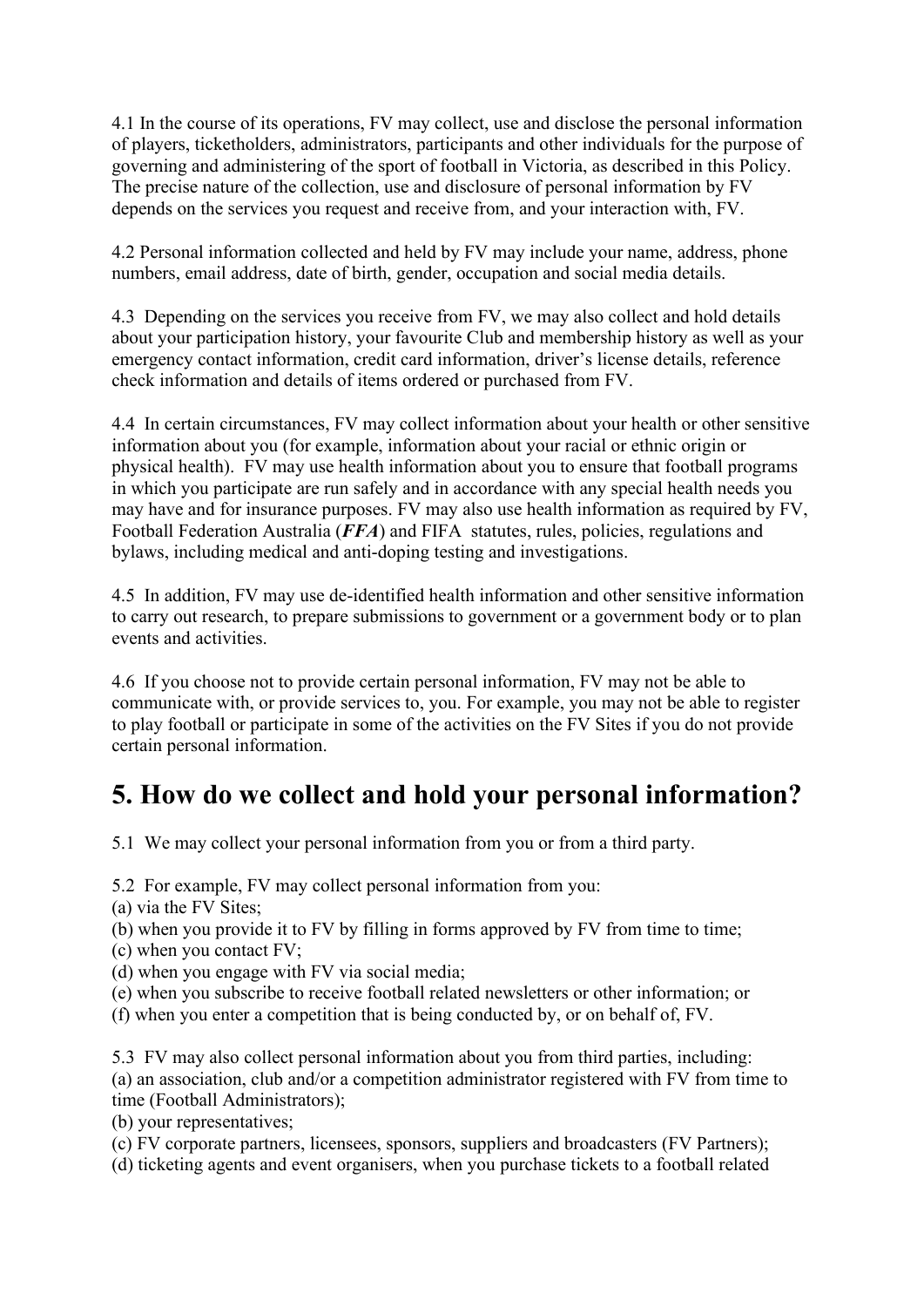event;

(e) vendors, when you purchase football related merchandise; and

(f) the organisations identified under section 7 below.

### **6. For what purposes do we collect, hold, use and disclose your personal information?**

6.1 FV may collect, hold, use and disclose your personal information for various purposes, including:

(a) to verify your identity;

(b) to ensure compliance with FV statutes, rules, policies, regulations and bylaws,, including the administration and development of football;

(c) to organise, conduct and promote football competitions, matches, programs and other events (including for the purpose of distributing newsletters, providing information and making ticket offers);

(d) to develop programs, activities, events, products, services and merchandise relating to football;

(e) to provide you with information about our products and services, including information about tickets, merchandise and special offers, or which we reasonably believe may be of interest you;

(f) to investigate and take action in the event of a data breach or where applicable laws or FV statutes, rules, policies, regulations and bylaws are breached

(g) to carry out market research and surveys;

(h) to contact you if you win a prize in a competition you have entered and to send the prize to you;

(i) to administer, manage and improve the FV Sites and to provide you with, or optimise your, access to those FV Sites;

(j) so that FV can provide you with direct marketing communications in relation to products, services, tickets, merchandise and special offers made available by FV or our FV Partners that we think will be of interest to you. You will be able to opt-out of receiving direct marketing communications from FV at any time if you so choose, by utilising the unsubscribe feature on electronic marketing communications, or in the case of other direct marketing materials by contacting the FV Privacy Officer in accordance with section 13 below;

(k) where permitted by FV, to enable FV Partners who have a relationship with FV to market and promote their products and services to you. You will be able to opt-out of FV disclosing your personal information to FV Partners for the purposes of direct marketing at any time if you so choose, by utilizing the unsubscribe feature on electronic marketing communications, or in the case of other direct marketing materials by contacting the FV Privacy Officer in accordance with section 13 below; and

(l) for any use that is reasonably apparent at or around the time the information is collected or that is otherwise notified to you from time to time.

6.2 We may collect, use or disclose information about you in order to combine the information that we hold about you with information about you collected from or held by other trusted partners or from public sources. We do this in order to enable the development of consumer insights about you so that we and those other trusted companies can serve you better. This includes being able to better understand your preferences and interests, personalise your experience, enhance the products and services you receive, and to tell you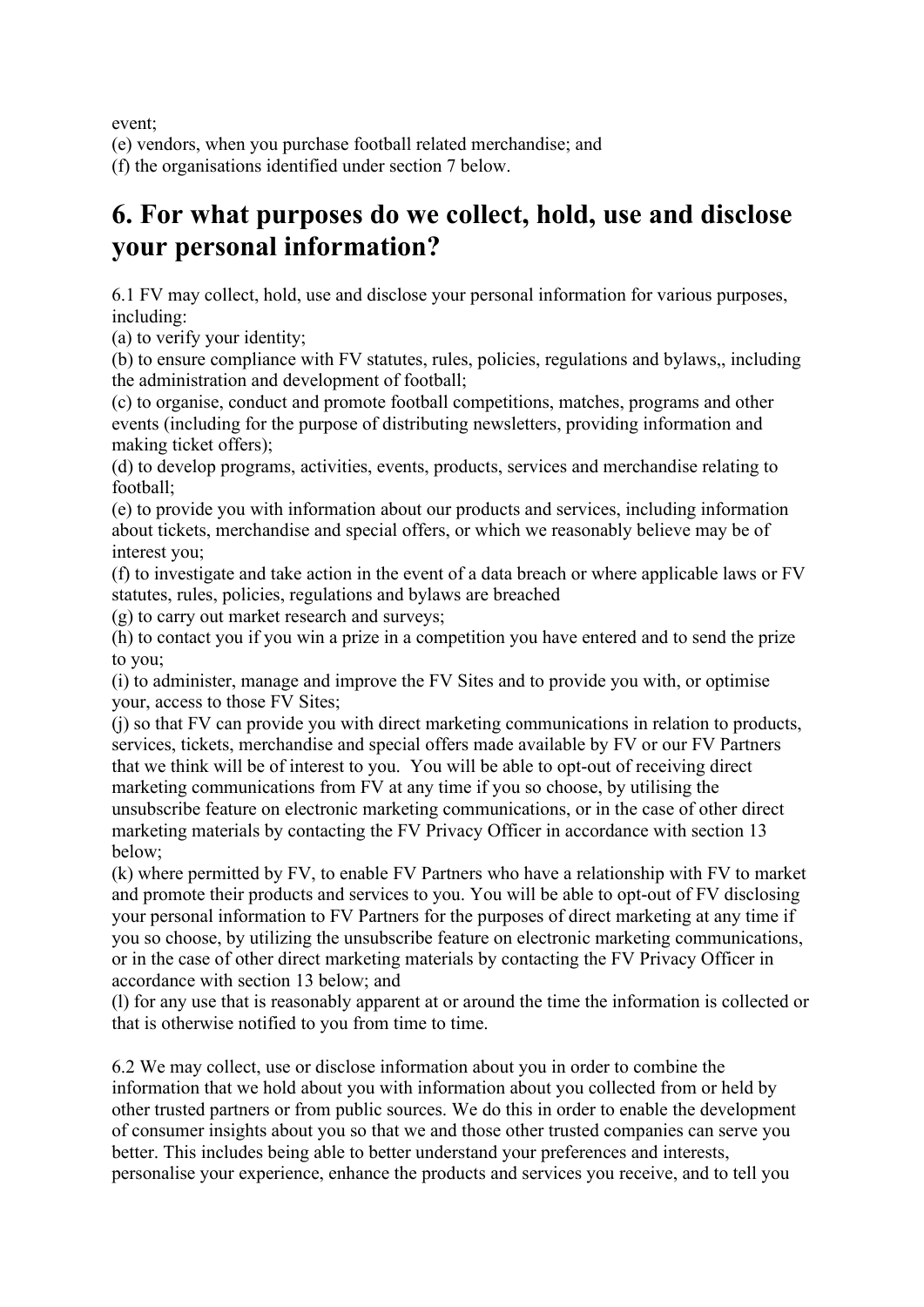about products and services. We may also use trusted service providers to undertake the process of creating these consumer insights.

## **7. To whom do we disclose your personal information?**

7.1 We may disclose your personal information for the purposes described in this Privacy Policy to:

(a) a Football Administrator that you have registered with or expressed an interest in, which may then use your personal information to administer the game of football and keep you updated with information about them.

(b) FV's related bodies corporate;

(c) Fédération Internationale de Football Association and its members, including the Asian Football Confederation;

(d) the Australian Sports Anti-Doping Authority, Australian Institute of Sport and/or Australian Olympic Committee;

(e) FV's insurers;

(f) FV's professional advisors, including our accountants, auditors and lawyers;

(g) third party service providers, suppliers and partners, such as ticketing agents;

(h) government agencies, regulatory bodies and law enforcement agencies, or as required, permitted or authorised by law or where we have a public duty to do so, including for purposes of safety and security; and

(i) where you have consented to your personal information being disclosed to others;

(j) anyone to whom our assets or businesses (or any part of them) are transferred; and

(k) specific third parties authorised by you to receive information held by us.

7.2 FV Partners or Football Administrators may have separate privacy policies which apply to their collection, use and disclosure of your personal information. You should refer to that privacy policy for further details, including how you can contact the relevant FV Partner or Football Administrator if you have any queries, or wish to make a complaint, about their handling of your personal information.

#### **8. Do we disclose your personal information outside Australia?**

8.1 FV will store personal information on data servers that are controlled by FV and are located within Australia where reasonably possible. However, in some circumstances, we may disclose your personal information to third parties located outside Australia.

8.2 In all cases, by providing your personal information to us or using our services, you consent to the disclosure of your personal information outside Australia as set out in this Policy, and acknowledge that FV is not required to ensure that overseas recipients handle your personal information in compliance with Australian privacy law. However, where practicable in the circumstances, FV will take reasonable steps to ensure that overseas recipients handle personal information in a manner consistent with this Policy. You may have rights to enforce such parties' compliance with applicable data protection laws, but you may not have recourse against those parties under the Privacy Act 1988 (Cth) in relation to how those parties treat your personal information.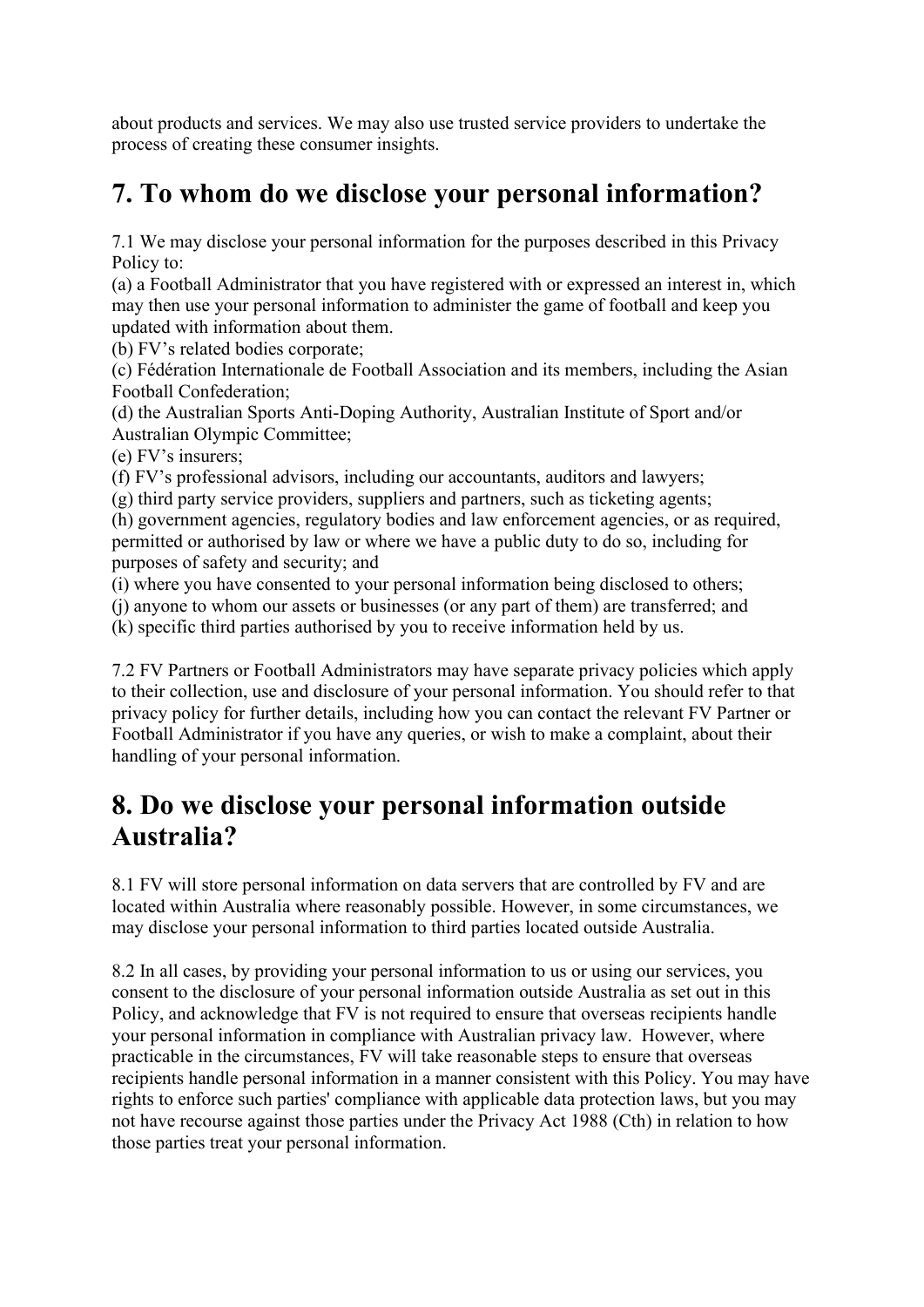## **9. Using an FV Site**

9.1 If you visit an FV Site, FV may record information such as your Internet Protocol (IP) address, browser type, Internet Service Provider (ISP), referring/exit pages, operating system, the FV Site pages accessed and any information downloaded. This information is used for statistical, reporting and website administration and maintenance purposes, including identifying usage trends, to track users' movements around the FV Sites and to gather demographic information about FV users collectively.

9.2 Like many other websites, the FV Sites may use 'cookies' from time to time. A cookie is a piece of data that allows us to identify and interact more effectively with your device. The cookie helps FV to maintain the continuity of your browsing session and remember your details and preferences when you return. You can configure your web browser to reject cookies however some parts of our website may not have full functionality in that case.

9.3 In some cases, FV and its third-party service providers may use cookies and other technologies such as web beacons and JavaScript on an FV Site in connection with online services like banner advertising, website analytics and surveys to collect information about your use of an FV Site. The use of these technologies allows FV and its third-party service providers to evaluate a user's use of an FV Site, deliver customised advertising content, measure the effectiveness of the advertising and provide other services relating to website activity and internet usage. The services we may use from time to time include Google Analytics, Nielsen, AdTech, Omniture and Facebook. You can find more details in the privacy policies for those services, including information on how to opt-out of certain conduct.

9.4 When we send you emails or other electronic messages, FV may record where you open the message and click on particular links. This helps us to better understand what information is of interest to you.

### **10. Protecting your personal information**

10.1 FV takes the security of personal information seriously. FV has appointed a Privacy Officer to oversee FV's management of personal information in accordance with this Policy and the Privacy Act 1988 (Cth).

10.2 FV uses a number of physical, administrative, personnel and technical measures to protect the security and privacy of your personal information. For example, all electronic data that is held by FV is stored on password protected systems.

10.3 If you are considering sending us any other personal information through an FV Site or other electronic means, please be aware that the information may be insecure in transit, particularly where no encryption is used (e.g. email). Any transmission is therefore at your own risk.

10.4 Where FV has given you (or where you have chosen) a password which enables you to access certain parts of an FV Site, you are responsible for keeping this password confidential. FV suggests that you do not share the password with anyone and to change it regularly.